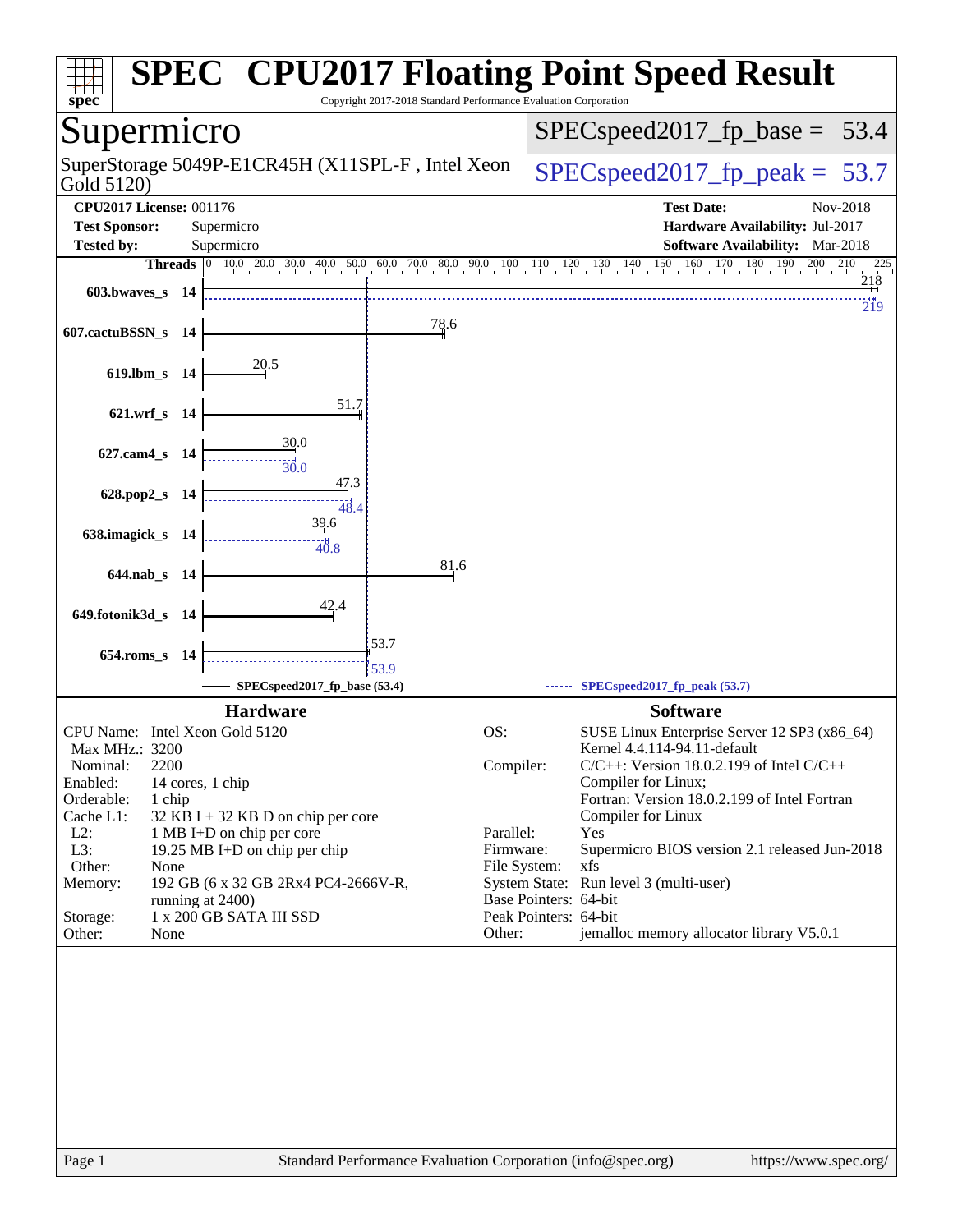

Copyright 2017-2018 Standard Performance Evaluation Corporation

## Supermicro

Gold 5120) SuperStorage 5049P-E1CR45H (X11SPL-F, Intel Xeon  $\big|$  SPECspeed2017 fp\_peak = 53.7

 $SPECspeed2017_fp\_base = 53.4$ 

**[CPU2017 License:](http://www.spec.org/auto/cpu2017/Docs/result-fields.html#CPU2017License)** 001176 **[Test Date:](http://www.spec.org/auto/cpu2017/Docs/result-fields.html#TestDate)** Nov-2018

**[Test Sponsor:](http://www.spec.org/auto/cpu2017/Docs/result-fields.html#TestSponsor)** Supermicro **[Hardware Availability:](http://www.spec.org/auto/cpu2017/Docs/result-fields.html#HardwareAvailability)** Jul-2017

**[Tested by:](http://www.spec.org/auto/cpu2017/Docs/result-fields.html#Testedby)** Supermicro **[Software Availability:](http://www.spec.org/auto/cpu2017/Docs/result-fields.html#SoftwareAvailability)** Mar-2018

#### **[Results Table](http://www.spec.org/auto/cpu2017/Docs/result-fields.html#ResultsTable)**

|                  |                                    | <b>Base</b>    |       |                |       |                | <b>Peak</b> |                |                |              |                |              |                |              |
|------------------|------------------------------------|----------------|-------|----------------|-------|----------------|-------------|----------------|----------------|--------------|----------------|--------------|----------------|--------------|
| <b>Benchmark</b> | <b>Threads</b>                     | <b>Seconds</b> | Ratio | <b>Seconds</b> | Ratio | <b>Seconds</b> | Ratio       | <b>Threads</b> | <b>Seconds</b> | <b>Ratio</b> | <b>Seconds</b> | <b>Ratio</b> | <b>Seconds</b> | <b>Ratio</b> |
| $603.bwaves$ s   | 14                                 | 271            | 218   | 268            | 220   | 270            | 218         | 14             | 269            | 219          | 270            | <u>219</u>   | 271            | 217          |
| 607.cactuBSSN s  | 14                                 | 212            | 78.6  | 212            | 78.8  | 214            | 78.1        | 14             | 212            | 78.6         | 212            | 78.8         | 214            | 78.1         |
| $619.$ lbm s     | 14                                 | 256            | 20.4  | 256            | 20.5  | 256            | 20.5        | 14             | 256            | 20.4         | 256            | 20.5         | 256            | 20.5         |
| $621$ .wrf s     | 14                                 | 255            | 51.8  | 256            | 51.7  | 259            | 51.0        | 14             | 255            | 51.8         | 256            | 51.7         | 259            | 51.0         |
| $627$ .cam4 s    | 14                                 | 296            | 29.9  | 296            | 30.0  | 296            | 30.0        | 14             | 296            | 30.0         | 296            | 30.0         | 296            | 30.0         |
| $628.pop2_s$     | 14                                 | 251            | 47.3  | 251            | 47.3  | 252            | 47.2        | 14             | 244            | 48.6         | 245            | 48.4         | 246            | 48.2         |
| 638.imagick_s    | 14                                 | 365            | 39.5  | 352            | 41.0  | 365            | 39.6        | 14             | 354            | 40.8         | 352            | 41.0         | 362            | 39.8         |
| $644$ .nab s     | 14                                 | 214            | 81.6  | 214            | 81.6  | 214            | 81.6        | 14             | 214            | 81.6         | 214            | 81.6         | 214            | 81.6         |
| 649.fotonik3d s  | 14                                 | 214            | 42.6  | 215            | 42.4  | 216            | 42.2        | 14             | 214            | 42.6         | 215            | 42.4         | 216            | 42.2         |
| $654$ .roms s    | 14                                 | 290            | 54.3  | 293            | 53.7  | 293            | 53.6        | 14             | 293            | 53.8         | 292            | 53.9         | 291            | 54.0         |
|                  | $SPEC speed2017$ fp base =<br>53.4 |                |       |                |       |                |             |                |                |              |                |              |                |              |

**[SPECspeed2017\\_fp\\_peak =](http://www.spec.org/auto/cpu2017/Docs/result-fields.html#SPECspeed2017fppeak) 53.7**

Results appear in the [order in which they were run.](http://www.spec.org/auto/cpu2017/Docs/result-fields.html#RunOrder) Bold underlined text [indicates a median measurement](http://www.spec.org/auto/cpu2017/Docs/result-fields.html#Median).

#### **[Operating System Notes](http://www.spec.org/auto/cpu2017/Docs/result-fields.html#OperatingSystemNotes)**

Stack size set to unlimited using "ulimit -s unlimited"

#### **[General Notes](http://www.spec.org/auto/cpu2017/Docs/result-fields.html#GeneralNotes)**

Environment variables set by runcpu before the start of the run: KMP\_AFFINITY = "granularity=fine,compact" LD\_LIBRARY\_PATH = "/home/cpu2017/lib/ia32:/home/cpu2017/lib/intel64:/home/cpu2017/je5.0.1-32:/home/cpu2017/je5.0.1-64" OMP\_STACKSIZE = "192M"

 Binaries compiled on a system with 1x Intel Core i7-6700K CPU + 32GB RAM memory using Redhat Enterprise Linux 7.5 Transparent Huge Pages enabled by default Prior to runcpu invocation Filesystem page cache synced and cleared with: sync; echo 3> /proc/sys/vm/drop\_caches

 Yes: The test sponsor attests, as of date of publication, that CVE-2017-5754 (Meltdown) is mitigated in the system as tested and documented. Yes: The test sponsor attests, as of date of publication, that CVE-2017-5753 (Spectre variant 1) is mitigated in the system as tested and documented. Yes: The test sponsor attests, as of date of publication, that CVE-2017-5715 (Spectre variant 2) is mitigated in the system as tested and documented. jemalloc, a general purpose malloc implementation built with the RedHat Enterprise 7.5, and the system compiler gcc 4.8.5 sources available from jemalloc.net or <https://github.com/jemalloc/jemalloc/releases>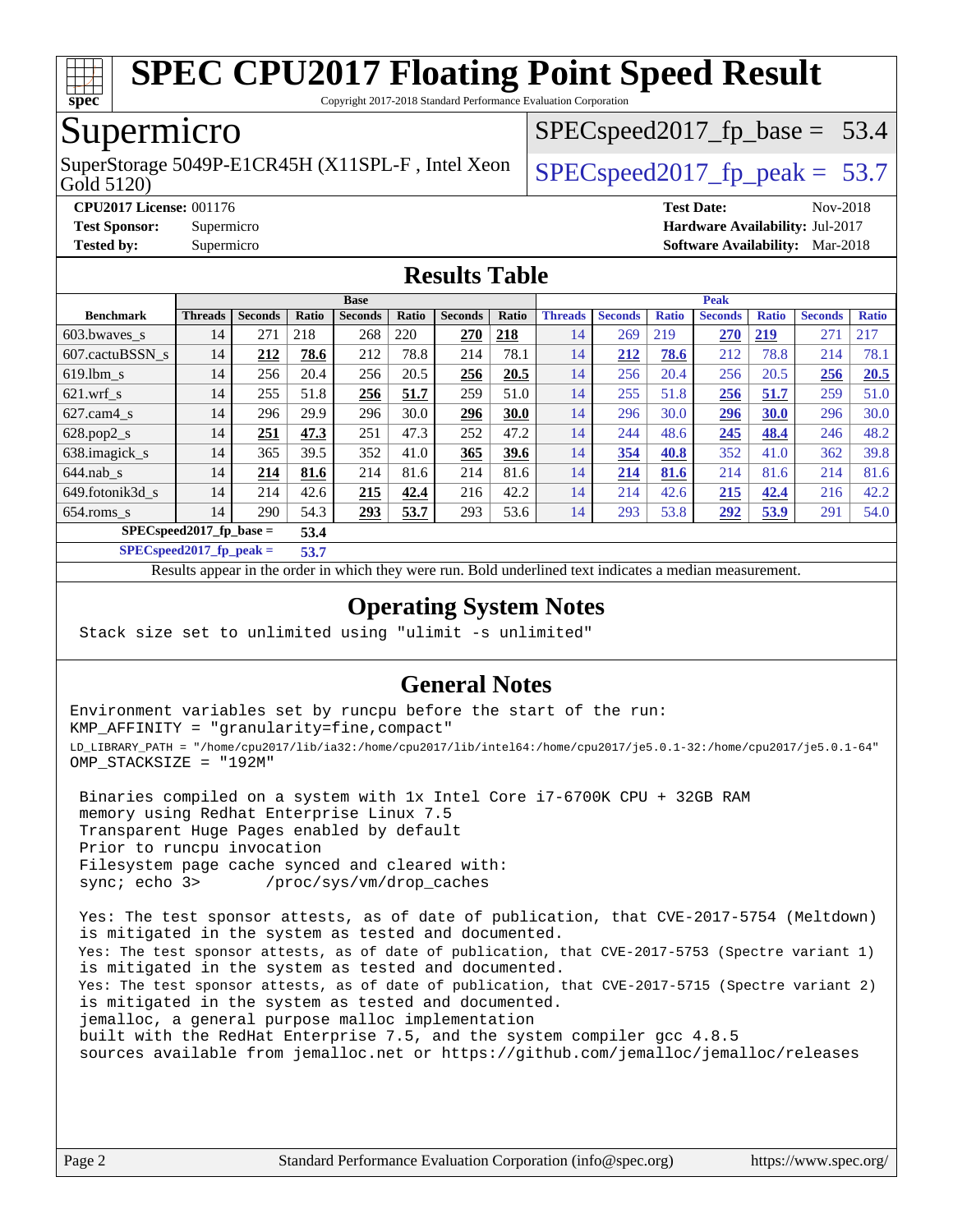

Copyright 2017-2018 Standard Performance Evaluation Corporation

### Supermicro

Gold 5120) SuperStorage 5049P-E1CR45H (X11SPL-F, Intel Xeon  $\Big|$  [SPECspeed2017\\_fp\\_peak =](http://www.spec.org/auto/cpu2017/Docs/result-fields.html#SPECspeed2017fppeak) 53.7

 $SPECspeed2017_fp\_base = 53.4$ 

**[CPU2017 License:](http://www.spec.org/auto/cpu2017/Docs/result-fields.html#CPU2017License)** 001176 **[Test Date:](http://www.spec.org/auto/cpu2017/Docs/result-fields.html#TestDate)** Nov-2018 **[Test Sponsor:](http://www.spec.org/auto/cpu2017/Docs/result-fields.html#TestSponsor)** Supermicro **[Hardware Availability:](http://www.spec.org/auto/cpu2017/Docs/result-fields.html#HardwareAvailability)** Jul-2017 **[Tested by:](http://www.spec.org/auto/cpu2017/Docs/result-fields.html#Testedby)** Supermicro **[Software Availability:](http://www.spec.org/auto/cpu2017/Docs/result-fields.html#SoftwareAvailability)** Mar-2018

#### **[Platform Notes](http://www.spec.org/auto/cpu2017/Docs/result-fields.html#PlatformNotes)**

Page 3 Standard Performance Evaluation Corporation [\(info@spec.org\)](mailto:info@spec.org) <https://www.spec.org/> BIOS Settings: Hyper-Threading [ALL] = Disable LLC dead line alloc = Disable Patrol Scrub = Disable Sysinfo program /home/cpu2017/bin/sysinfo Rev: r5974 of 2018-05-19 9bcde8f2999c33d61f64985e45859ea9 running on linux-52ma Wed Nov 14 00:30:17 2018 SUT (System Under Test) info as seen by some common utilities. For more information on this section, see <https://www.spec.org/cpu2017/Docs/config.html#sysinfo> From /proc/cpuinfo model name : Intel(R) Xeon(R) Gold 5120 CPU @ 2.20GHz 1 "physical id"s (chips) 14 "processors" cores, siblings (Caution: counting these is hw and system dependent. The following excerpts from /proc/cpuinfo might not be reliable. Use with caution.) cpu cores : 14 siblings : 14 physical 0: cores 0 1 2 3 4 5 6 8 9 10 11 12 13 14 From lscpu: Architecture: x86\_64 CPU op-mode(s): 32-bit, 64-bit Byte Order: Little Endian  $CPU(s):$  14 On-line CPU(s) list: 0-13 Thread(s) per core: 1 Core(s) per socket: 14 Socket(s): 1 NUMA node(s): 1 Vendor ID: GenuineIntel CPU family: 6 Model: 85 Model name: Intel(R) Xeon(R) Gold 5120 CPU @ 2.20GHz Stepping: 4 CPU MHz: 1000.000 CPU max MHz: 2201.0000 CPU min MHz: 1000.0000 BogoMIPS: 4399.97 Virtualization: VT-x L1d cache: 32K L1i cache: 32K L2 cache: 1024K L3 cache: 19712K NUMA node0 CPU(s): 0-13 **(Continued on next page)**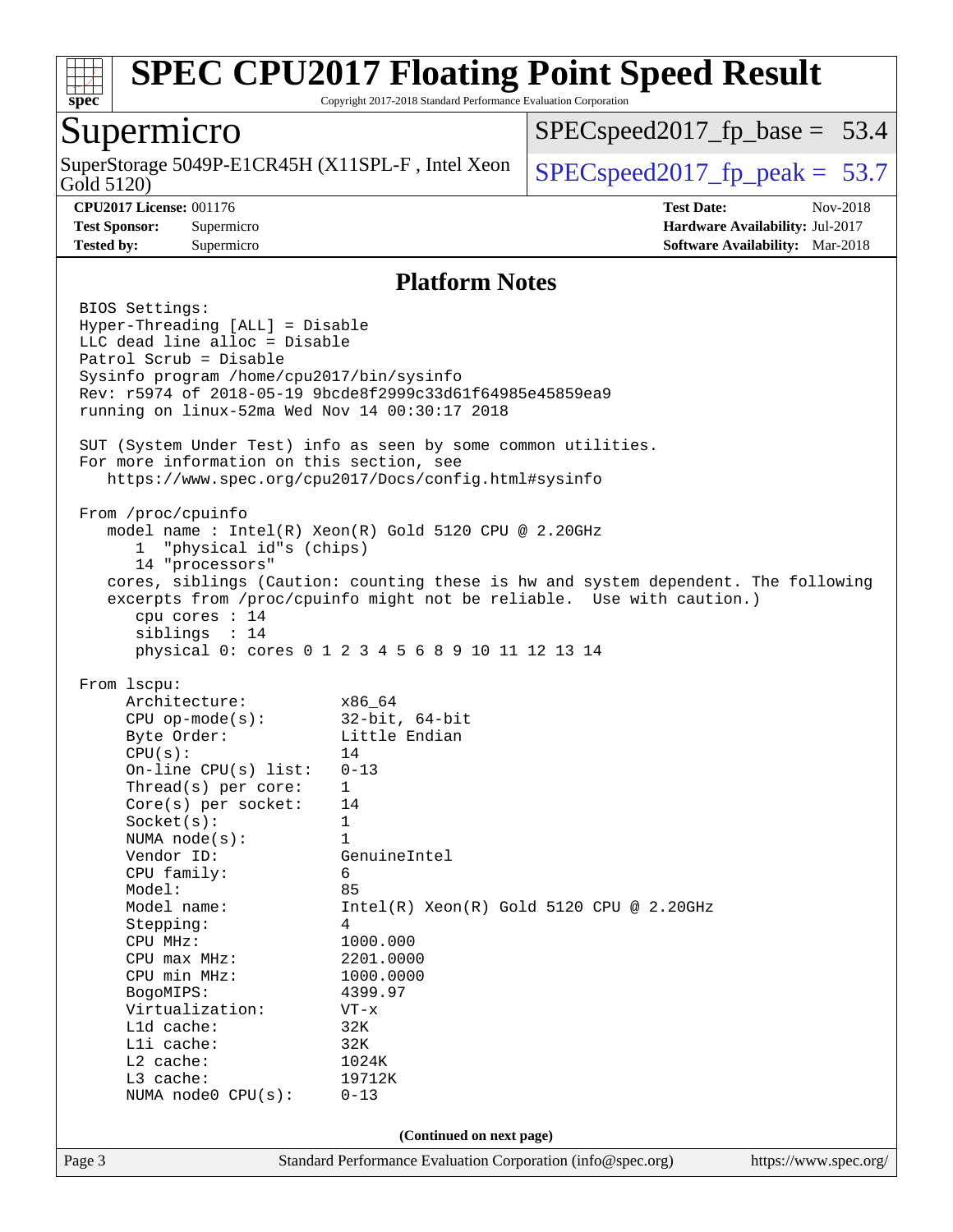

Copyright 2017-2018 Standard Performance Evaluation Corporation

### Supermicro

Gold 5120) SuperStorage 5049P-E1CR45H (X11SPL-F, Intel Xeon  $\big|$  SPECspeed2017 fp\_peak = 53.7

 $SPECspeed2017_fp\_base = 53.4$ 

**[Tested by:](http://www.spec.org/auto/cpu2017/Docs/result-fields.html#Testedby)** Supermicro **[Software Availability:](http://www.spec.org/auto/cpu2017/Docs/result-fields.html#SoftwareAvailability)** Mar-2018

**[CPU2017 License:](http://www.spec.org/auto/cpu2017/Docs/result-fields.html#CPU2017License)** 001176 **[Test Date:](http://www.spec.org/auto/cpu2017/Docs/result-fields.html#TestDate)** Nov-2018 **[Test Sponsor:](http://www.spec.org/auto/cpu2017/Docs/result-fields.html#TestSponsor)** Supermicro **[Hardware Availability:](http://www.spec.org/auto/cpu2017/Docs/result-fields.html#HardwareAvailability)** Jul-2017

#### **[Platform Notes \(Continued\)](http://www.spec.org/auto/cpu2017/Docs/result-fields.html#PlatformNotes)**

Flags: fpu vme de pse tsc msr pae mce cx8 apic sep mtrr pge mca cmov pat pse36 clflush dts acpi mmx fxsr sse sse2 ss ht tm pbe syscall nx pdpe1gb rdtscp lm constant\_tsc art arch\_perfmon pebs bts rep\_good nopl xtopology nonstop\_tsc aperfmperf eagerfpu pni pclmulqdq dtes64 monitor ds\_cpl vmx smx est tm2 ssse3 sdbg fma cx16 xtpr pdcm pcid dca sse4\_1 sse4\_2 x2apic movbe popcnt tsc\_deadline\_timer aes xsave avx f16c rdrand lahf\_lm abm 3dnowprefetch ida arat epb invpcid\_single pln pts dtherm intel\_pt rsb\_ctxsw spec\_ctrl retpoline kaiser tpr\_shadow vnmi flexpriority ept vpid fsgsbase tsc\_adjust bmi1 hle avx2 smep bmi2 erms invpcid rtm cqm mpx avx512f avx512dq rdseed adx smap clflushopt clwb avx512cd avx512bw avx512vl xsaveopt xsavec xgetbv1 cqm\_llc cqm\_occup\_llc pku ospke /proc/cpuinfo cache data cache size : 19712 KB From numactl --hardware WARNING: a numactl 'node' might or might not correspond to a physical chip. available: 1 nodes (0) node 0 cpus: 0 1 2 3 4 5 6 7 8 9 10 11 12 13 node 0 size: 192078 MB node 0 free: 184505 MB node distances: node 0 0: 10 From /proc/meminfo MemTotal: 196688384 kB HugePages\_Total: 0 Hugepagesize: 2048 kB From /etc/\*release\* /etc/\*version\* SuSE-release: SUSE Linux Enterprise Server 12 (x86\_64) VERSION = 12 PATCHLEVEL = 3 # This file is deprecated and will be removed in a future service pack or release. # Please check /etc/os-release for details about this release. os-release: NAME="SLES" VERSION="12-SP3" VERSION\_ID="12.3" PRETTY\_NAME="SUSE Linux Enterprise Server 12 SP3" ID="sles" ANSI\_COLOR="0;32" CPE\_NAME="cpe:/o:suse:sles:12:sp3" uname -a: Linux linux-52ma 4.4.114-94.11-default #1 SMP Thu Feb 1 19:28:26 UTC 2018 (4309ff9) **(Continued on next page)**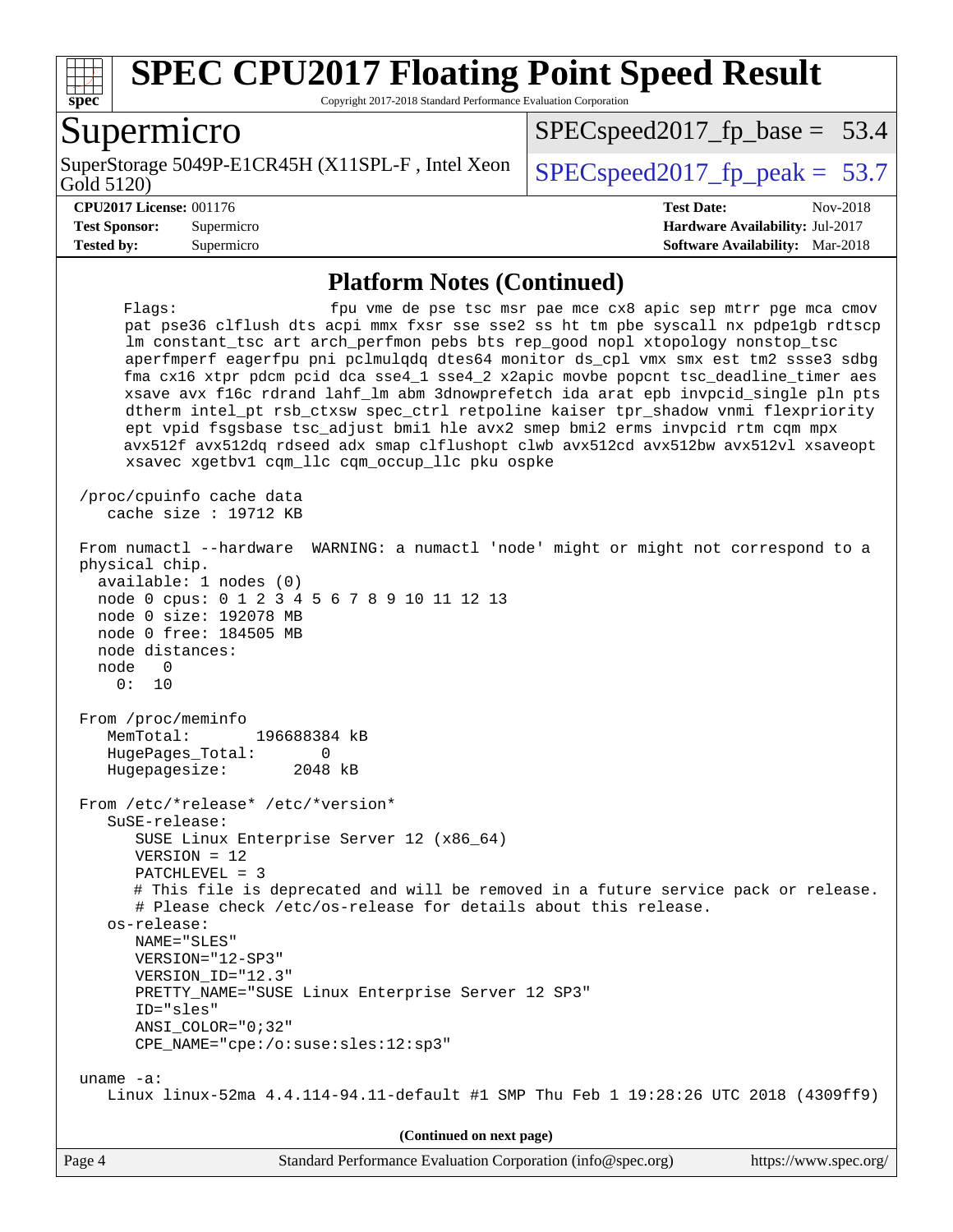

Copyright 2017-2018 Standard Performance Evaluation Corporation

#### Supermicro

Gold 5120) SuperStorage 5049P-E1CR45H (X11SPL-F, Intel Xeon  $\Big|$  [SPECspeed2017\\_fp\\_peak =](http://www.spec.org/auto/cpu2017/Docs/result-fields.html#SPECspeed2017fppeak) 53.7

 $SPECspeed2017_fp\_base = 53.4$ 

**[CPU2017 License:](http://www.spec.org/auto/cpu2017/Docs/result-fields.html#CPU2017License)** 001176 **[Test Date:](http://www.spec.org/auto/cpu2017/Docs/result-fields.html#TestDate)** Nov-2018

**[Test Sponsor:](http://www.spec.org/auto/cpu2017/Docs/result-fields.html#TestSponsor)** Supermicro **[Hardware Availability:](http://www.spec.org/auto/cpu2017/Docs/result-fields.html#HardwareAvailability)** Jul-2017 **[Tested by:](http://www.spec.org/auto/cpu2017/Docs/result-fields.html#Testedby)** Supermicro **[Software Availability:](http://www.spec.org/auto/cpu2017/Docs/result-fields.html#SoftwareAvailability)** Mar-2018

#### **[Platform Notes \(Continued\)](http://www.spec.org/auto/cpu2017/Docs/result-fields.html#PlatformNotes)**

x86\_64 x86\_64 x86\_64 GNU/Linux

Kernel self-reported vulnerability status:

 CVE-2017-5754 (Meltdown): Mitigation: PTI CVE-2017-5753 (Spectre variant 1): Mitigation: Barriers CVE-2017-5715 (Spectre variant 2): Mitigation: IBRS+IBPB

run-level 3 Nov 13 17:55

 SPEC is set to: /home/cpu2017 Filesystem Type Size Used Avail Use% Mounted on /dev/sda4 xfs 145G 50G 95G 35% /home

 Additional information from dmidecode follows. WARNING: Use caution when you interpret this section. The 'dmidecode' program reads system data which is "intended to allow hardware to be accurately determined", but the intent may not be met, as there are frequent changes to hardware, firmware, and the "DMTF SMBIOS" standard. BIOS American Megatrends Inc. 2.1 06/15/2018 Memory: 2x NO DIMM NO DIMM 6x Samsung M393A4K40BB2-CTD 32 GB 2 rank 2666, configured at 2400

(End of data from sysinfo program)

#### **[Compiler Version Notes](http://www.spec.org/auto/cpu2017/Docs/result-fields.html#CompilerVersionNotes)**

| 619.1bm s(base) 638.imagick s(base, peak) 644.nab s(base, peak)<br>CC                                 |  |  |  |  |  |
|-------------------------------------------------------------------------------------------------------|--|--|--|--|--|
| $\text{icc}$ (ICC) 18.0.2 20180210<br>Copyright (C) 1985-2018 Intel Corporation. All rights reserved. |  |  |  |  |  |
| 619.1bm s(peak)<br>CC.                                                                                |  |  |  |  |  |
| icc (ICC) 18.0.2 20180210<br>Copyright (C) 1985-2018 Intel Corporation. All rights reserved.          |  |  |  |  |  |
| FC 607. cactuBSSN s(base, peak)                                                                       |  |  |  |  |  |
| icpc (ICC) 18.0.2 20180210<br>Copyright (C) 1985-2018 Intel Corporation. All rights reserved.         |  |  |  |  |  |
| (Continued on next page)                                                                              |  |  |  |  |  |
|                                                                                                       |  |  |  |  |  |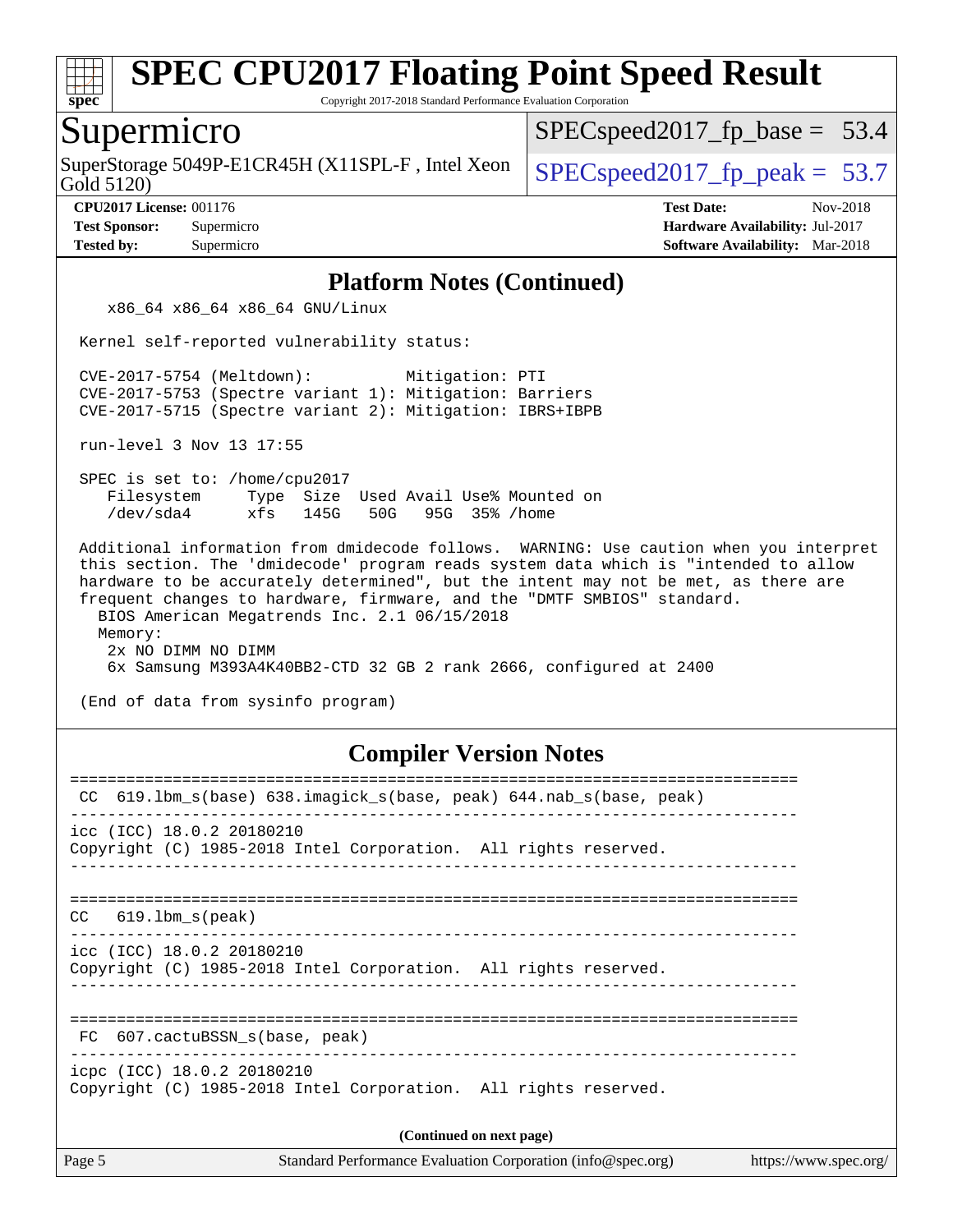

Copyright 2017-2018 Standard Performance Evaluation Corporation

## Supermicro

Gold 5120) SuperStorage 5049P-E1CR45H (X11SPL-F, Intel Xeon  $\left|$  [SPECspeed2017\\_fp\\_peak =](http://www.spec.org/auto/cpu2017/Docs/result-fields.html#SPECspeed2017fppeak) 53.7

[SPECspeed2017\\_fp\\_base =](http://www.spec.org/auto/cpu2017/Docs/result-fields.html#SPECspeed2017fpbase) 53.4

**[CPU2017 License:](http://www.spec.org/auto/cpu2017/Docs/result-fields.html#CPU2017License)** 001176 **[Test Date:](http://www.spec.org/auto/cpu2017/Docs/result-fields.html#TestDate)** Nov-2018 **[Test Sponsor:](http://www.spec.org/auto/cpu2017/Docs/result-fields.html#TestSponsor)** Supermicro **[Hardware Availability:](http://www.spec.org/auto/cpu2017/Docs/result-fields.html#HardwareAvailability)** Jul-2017 **[Tested by:](http://www.spec.org/auto/cpu2017/Docs/result-fields.html#Testedby)** Supermicro **[Software Availability:](http://www.spec.org/auto/cpu2017/Docs/result-fields.html#SoftwareAvailability)** Mar-2018

#### **[Compiler Version Notes \(Continued\)](http://www.spec.org/auto/cpu2017/Docs/result-fields.html#CompilerVersionNotes)**

| FC 603.bwaves_s(base) 649.fotonik3d_s(base) 654.roms_s(base, peak)<br>ifort (IFORT) 18.0.2 20180210<br>Copyright (C) 1985-2018 Intel Corporation. All rights reserved.<br>$FC$ 603.bwaves_s(peak) 649.fotonik3d_s(peak)<br>ifort (IFORT) 18.0.2 20180210<br>Copyright (C) 1985-2018 Intel Corporation. All rights reserved.<br>CC 621.wrf_s(base) 627.cam4_s(base, peak) 628.pop2_s(base)<br>ifort (IFORT) 18.0.2 20180210<br>Copyright (C) 1985-2018 Intel Corporation. All rights reserved.<br>icc (ICC) 18.0.2 20180210<br>Copyright (C) 1985-2018 Intel Corporation. All rights reserved.<br>621.wrf_s(peak) 628.pop2_s(peak)<br>CC<br>ifort (IFORT) 18.0.2 20180210<br>Copyright (C) 1985-2018 Intel Corporation. All rights reserved.<br>icc (ICC) 18.0.2 20180210<br>Copyright (C) 1985-2018 Intel Corporation. All rights reserved. | icc (ICC) 18.0.2 20180210<br>Copyright (C) 1985-2018 Intel Corporation. All rights reserved.<br>ifort (IFORT) 18.0.2 20180210<br>Copyright (C) 1985-2018 Intel Corporation. All rights reserved. |  |
|---------------------------------------------------------------------------------------------------------------------------------------------------------------------------------------------------------------------------------------------------------------------------------------------------------------------------------------------------------------------------------------------------------------------------------------------------------------------------------------------------------------------------------------------------------------------------------------------------------------------------------------------------------------------------------------------------------------------------------------------------------------------------------------------------------------------------------------------|--------------------------------------------------------------------------------------------------------------------------------------------------------------------------------------------------|--|
|                                                                                                                                                                                                                                                                                                                                                                                                                                                                                                                                                                                                                                                                                                                                                                                                                                             |                                                                                                                                                                                                  |  |
|                                                                                                                                                                                                                                                                                                                                                                                                                                                                                                                                                                                                                                                                                                                                                                                                                                             |                                                                                                                                                                                                  |  |
|                                                                                                                                                                                                                                                                                                                                                                                                                                                                                                                                                                                                                                                                                                                                                                                                                                             |                                                                                                                                                                                                  |  |
|                                                                                                                                                                                                                                                                                                                                                                                                                                                                                                                                                                                                                                                                                                                                                                                                                                             |                                                                                                                                                                                                  |  |
|                                                                                                                                                                                                                                                                                                                                                                                                                                                                                                                                                                                                                                                                                                                                                                                                                                             |                                                                                                                                                                                                  |  |
|                                                                                                                                                                                                                                                                                                                                                                                                                                                                                                                                                                                                                                                                                                                                                                                                                                             |                                                                                                                                                                                                  |  |
|                                                                                                                                                                                                                                                                                                                                                                                                                                                                                                                                                                                                                                                                                                                                                                                                                                             |                                                                                                                                                                                                  |  |
|                                                                                                                                                                                                                                                                                                                                                                                                                                                                                                                                                                                                                                                                                                                                                                                                                                             |                                                                                                                                                                                                  |  |
|                                                                                                                                                                                                                                                                                                                                                                                                                                                                                                                                                                                                                                                                                                                                                                                                                                             |                                                                                                                                                                                                  |  |
|                                                                                                                                                                                                                                                                                                                                                                                                                                                                                                                                                                                                                                                                                                                                                                                                                                             |                                                                                                                                                                                                  |  |
|                                                                                                                                                                                                                                                                                                                                                                                                                                                                                                                                                                                                                                                                                                                                                                                                                                             |                                                                                                                                                                                                  |  |

## **[Base Compiler Invocation](http://www.spec.org/auto/cpu2017/Docs/result-fields.html#BaseCompilerInvocation)**

[C benchmarks](http://www.spec.org/auto/cpu2017/Docs/result-fields.html#Cbenchmarks): [icc -m64 -std=c11](http://www.spec.org/cpu2017/results/res2018q4/cpu2017-20181127-09958.flags.html#user_CCbase_intel_icc_64bit_c11_33ee0cdaae7deeeab2a9725423ba97205ce30f63b9926c2519791662299b76a0318f32ddfffdc46587804de3178b4f9328c46fa7c2b0cd779d7a61945c91cd35)

[Fortran benchmarks](http://www.spec.org/auto/cpu2017/Docs/result-fields.html#Fortranbenchmarks): [ifort -m64](http://www.spec.org/cpu2017/results/res2018q4/cpu2017-20181127-09958.flags.html#user_FCbase_intel_ifort_64bit_24f2bb282fbaeffd6157abe4f878425411749daecae9a33200eee2bee2fe76f3b89351d69a8130dd5949958ce389cf37ff59a95e7a40d588e8d3a57e0c3fd751)

**(Continued on next page)**

Page 6 Standard Performance Evaluation Corporation [\(info@spec.org\)](mailto:info@spec.org) <https://www.spec.org/>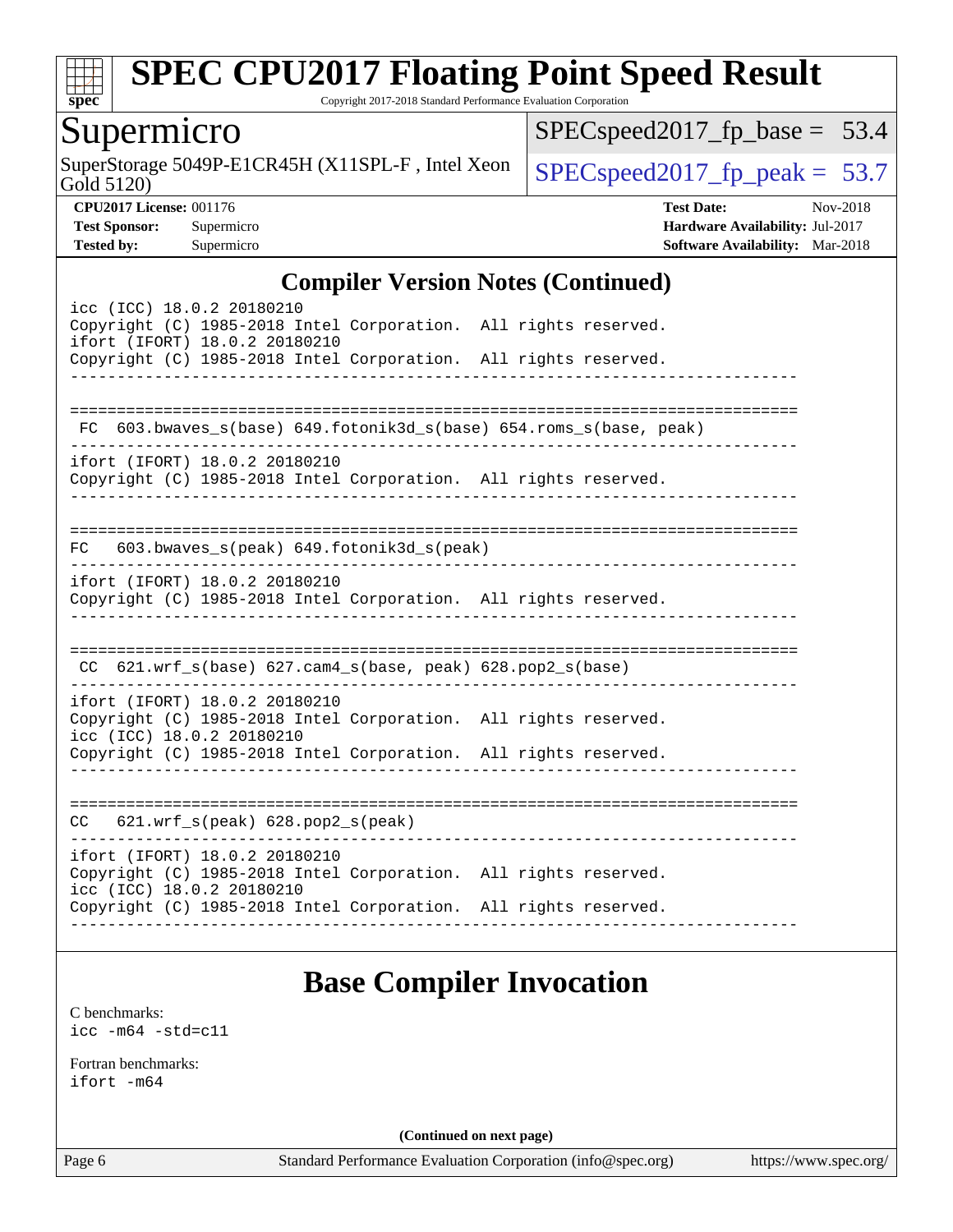

Copyright 2017-2018 Standard Performance Evaluation Corporation

## Supermicro

Gold 5120) SuperStorage 5049P-E1CR45H (X11SPL-F, Intel Xeon  $\Big|$  [SPECspeed2017\\_fp\\_peak =](http://www.spec.org/auto/cpu2017/Docs/result-fields.html#SPECspeed2017fppeak) 53.7

 $SPECspeed2017_fp\_base = 53.4$ 

**[Tested by:](http://www.spec.org/auto/cpu2017/Docs/result-fields.html#Testedby)** Supermicro **[Software Availability:](http://www.spec.org/auto/cpu2017/Docs/result-fields.html#SoftwareAvailability)** Mar-2018

**[CPU2017 License:](http://www.spec.org/auto/cpu2017/Docs/result-fields.html#CPU2017License)** 001176 **[Test Date:](http://www.spec.org/auto/cpu2017/Docs/result-fields.html#TestDate)** Nov-2018 **[Test Sponsor:](http://www.spec.org/auto/cpu2017/Docs/result-fields.html#TestSponsor)** Supermicro **[Hardware Availability:](http://www.spec.org/auto/cpu2017/Docs/result-fields.html#HardwareAvailability)** Jul-2017

## **[Base Compiler Invocation \(Continued\)](http://www.spec.org/auto/cpu2017/Docs/result-fields.html#BaseCompilerInvocation)**

[Benchmarks using both Fortran and C](http://www.spec.org/auto/cpu2017/Docs/result-fields.html#BenchmarksusingbothFortranandC): [ifort -m64](http://www.spec.org/cpu2017/results/res2018q4/cpu2017-20181127-09958.flags.html#user_CC_FCbase_intel_ifort_64bit_24f2bb282fbaeffd6157abe4f878425411749daecae9a33200eee2bee2fe76f3b89351d69a8130dd5949958ce389cf37ff59a95e7a40d588e8d3a57e0c3fd751) [icc -m64 -std=c11](http://www.spec.org/cpu2017/results/res2018q4/cpu2017-20181127-09958.flags.html#user_CC_FCbase_intel_icc_64bit_c11_33ee0cdaae7deeeab2a9725423ba97205ce30f63b9926c2519791662299b76a0318f32ddfffdc46587804de3178b4f9328c46fa7c2b0cd779d7a61945c91cd35)

[Benchmarks using Fortran, C, and C++:](http://www.spec.org/auto/cpu2017/Docs/result-fields.html#BenchmarksusingFortranCandCXX) [icpc -m64](http://www.spec.org/cpu2017/results/res2018q4/cpu2017-20181127-09958.flags.html#user_CC_CXX_FCbase_intel_icpc_64bit_4ecb2543ae3f1412ef961e0650ca070fec7b7afdcd6ed48761b84423119d1bf6bdf5cad15b44d48e7256388bc77273b966e5eb805aefd121eb22e9299b2ec9d9) [icc -m64 -std=c11](http://www.spec.org/cpu2017/results/res2018q4/cpu2017-20181127-09958.flags.html#user_CC_CXX_FCbase_intel_icc_64bit_c11_33ee0cdaae7deeeab2a9725423ba97205ce30f63b9926c2519791662299b76a0318f32ddfffdc46587804de3178b4f9328c46fa7c2b0cd779d7a61945c91cd35) [ifort -m64](http://www.spec.org/cpu2017/results/res2018q4/cpu2017-20181127-09958.flags.html#user_CC_CXX_FCbase_intel_ifort_64bit_24f2bb282fbaeffd6157abe4f878425411749daecae9a33200eee2bee2fe76f3b89351d69a8130dd5949958ce389cf37ff59a95e7a40d588e8d3a57e0c3fd751)

### **[Base Portability Flags](http://www.spec.org/auto/cpu2017/Docs/result-fields.html#BasePortabilityFlags)**

 603.bwaves\_s: [-DSPEC\\_LP64](http://www.spec.org/cpu2017/results/res2018q4/cpu2017-20181127-09958.flags.html#suite_basePORTABILITY603_bwaves_s_DSPEC_LP64) 607.cactuBSSN\_s: [-DSPEC\\_LP64](http://www.spec.org/cpu2017/results/res2018q4/cpu2017-20181127-09958.flags.html#suite_basePORTABILITY607_cactuBSSN_s_DSPEC_LP64) 619.lbm\_s: [-DSPEC\\_LP64](http://www.spec.org/cpu2017/results/res2018q4/cpu2017-20181127-09958.flags.html#suite_basePORTABILITY619_lbm_s_DSPEC_LP64) 621.wrf\_s: [-DSPEC\\_LP64](http://www.spec.org/cpu2017/results/res2018q4/cpu2017-20181127-09958.flags.html#suite_basePORTABILITY621_wrf_s_DSPEC_LP64) [-DSPEC\\_CASE\\_FLAG](http://www.spec.org/cpu2017/results/res2018q4/cpu2017-20181127-09958.flags.html#b621.wrf_s_baseCPORTABILITY_DSPEC_CASE_FLAG) [-convert big\\_endian](http://www.spec.org/cpu2017/results/res2018q4/cpu2017-20181127-09958.flags.html#user_baseFPORTABILITY621_wrf_s_convert_big_endian_c3194028bc08c63ac5d04de18c48ce6d347e4e562e8892b8bdbdc0214820426deb8554edfa529a3fb25a586e65a3d812c835984020483e7e73212c4d31a38223) 627.cam4\_s: [-DSPEC\\_LP64](http://www.spec.org/cpu2017/results/res2018q4/cpu2017-20181127-09958.flags.html#suite_basePORTABILITY627_cam4_s_DSPEC_LP64) [-DSPEC\\_CASE\\_FLAG](http://www.spec.org/cpu2017/results/res2018q4/cpu2017-20181127-09958.flags.html#b627.cam4_s_baseCPORTABILITY_DSPEC_CASE_FLAG) 628.pop2\_s: [-DSPEC\\_LP64](http://www.spec.org/cpu2017/results/res2018q4/cpu2017-20181127-09958.flags.html#suite_basePORTABILITY628_pop2_s_DSPEC_LP64) [-DSPEC\\_CASE\\_FLAG](http://www.spec.org/cpu2017/results/res2018q4/cpu2017-20181127-09958.flags.html#b628.pop2_s_baseCPORTABILITY_DSPEC_CASE_FLAG) [-convert big\\_endian](http://www.spec.org/cpu2017/results/res2018q4/cpu2017-20181127-09958.flags.html#user_baseFPORTABILITY628_pop2_s_convert_big_endian_c3194028bc08c63ac5d04de18c48ce6d347e4e562e8892b8bdbdc0214820426deb8554edfa529a3fb25a586e65a3d812c835984020483e7e73212c4d31a38223) [-assume byterecl](http://www.spec.org/cpu2017/results/res2018q4/cpu2017-20181127-09958.flags.html#user_baseFPORTABILITY628_pop2_s_assume_byterecl_7e47d18b9513cf18525430bbf0f2177aa9bf368bc7a059c09b2c06a34b53bd3447c950d3f8d6c70e3faf3a05c8557d66a5798b567902e8849adc142926523472) 638.imagick\_s: [-DSPEC\\_LP64](http://www.spec.org/cpu2017/results/res2018q4/cpu2017-20181127-09958.flags.html#suite_basePORTABILITY638_imagick_s_DSPEC_LP64) 644.nab\_s: [-DSPEC\\_LP64](http://www.spec.org/cpu2017/results/res2018q4/cpu2017-20181127-09958.flags.html#suite_basePORTABILITY644_nab_s_DSPEC_LP64) 649.fotonik3d\_s: [-DSPEC\\_LP64](http://www.spec.org/cpu2017/results/res2018q4/cpu2017-20181127-09958.flags.html#suite_basePORTABILITY649_fotonik3d_s_DSPEC_LP64) 654.roms\_s: [-DSPEC\\_LP64](http://www.spec.org/cpu2017/results/res2018q4/cpu2017-20181127-09958.flags.html#suite_basePORTABILITY654_roms_s_DSPEC_LP64)

## **[Base Optimization Flags](http://www.spec.org/auto/cpu2017/Docs/result-fields.html#BaseOptimizationFlags)**

#### [C benchmarks](http://www.spec.org/auto/cpu2017/Docs/result-fields.html#Cbenchmarks):

[-Wl,-z,muldefs](http://www.spec.org/cpu2017/results/res2018q4/cpu2017-20181127-09958.flags.html#user_CCbase_link_force_multiple1_b4cbdb97b34bdee9ceefcfe54f4c8ea74255f0b02a4b23e853cdb0e18eb4525ac79b5a88067c842dd0ee6996c24547a27a4b99331201badda8798ef8a743f577) [-xCORE-AVX512](http://www.spec.org/cpu2017/results/res2018q4/cpu2017-20181127-09958.flags.html#user_CCbase_f-xCORE-AVX512) [-ipo](http://www.spec.org/cpu2017/results/res2018q4/cpu2017-20181127-09958.flags.html#user_CCbase_f-ipo) [-O3](http://www.spec.org/cpu2017/results/res2018q4/cpu2017-20181127-09958.flags.html#user_CCbase_f-O3) [-no-prec-div](http://www.spec.org/cpu2017/results/res2018q4/cpu2017-20181127-09958.flags.html#user_CCbase_f-no-prec-div) [-qopt-prefetch](http://www.spec.org/cpu2017/results/res2018q4/cpu2017-20181127-09958.flags.html#user_CCbase_f-qopt-prefetch) [-ffinite-math-only](http://www.spec.org/cpu2017/results/res2018q4/cpu2017-20181127-09958.flags.html#user_CCbase_f_finite_math_only_cb91587bd2077682c4b38af759c288ed7c732db004271a9512da14a4f8007909a5f1427ecbf1a0fb78ff2a814402c6114ac565ca162485bbcae155b5e4258871) [-qopt-mem-layout-trans=3](http://www.spec.org/cpu2017/results/res2018q4/cpu2017-20181127-09958.flags.html#user_CCbase_f-qopt-mem-layout-trans_de80db37974c74b1f0e20d883f0b675c88c3b01e9d123adea9b28688d64333345fb62bc4a798493513fdb68f60282f9a726aa07f478b2f7113531aecce732043) [-qopenmp](http://www.spec.org/cpu2017/results/res2018q4/cpu2017-20181127-09958.flags.html#user_CCbase_qopenmp_16be0c44f24f464004c6784a7acb94aca937f053568ce72f94b139a11c7c168634a55f6653758ddd83bcf7b8463e8028bb0b48b77bcddc6b78d5d95bb1df2967) [-DSPEC\\_OPENMP](http://www.spec.org/cpu2017/results/res2018q4/cpu2017-20181127-09958.flags.html#suite_CCbase_DSPEC_OPENMP) [-L/usr/local/je5.0.1-64/lib](http://www.spec.org/cpu2017/results/res2018q4/cpu2017-20181127-09958.flags.html#user_CCbase_jemalloc_link_path64_4b10a636b7bce113509b17f3bd0d6226c5fb2346b9178c2d0232c14f04ab830f976640479e5c33dc2bcbbdad86ecfb6634cbbd4418746f06f368b512fced5394) [-ljemalloc](http://www.spec.org/cpu2017/results/res2018q4/cpu2017-20181127-09958.flags.html#user_CCbase_jemalloc_link_lib_d1249b907c500fa1c0672f44f562e3d0f79738ae9e3c4a9c376d49f265a04b9c99b167ecedbf6711b3085be911c67ff61f150a17b3472be731631ba4d0471706)

[Fortran benchmarks](http://www.spec.org/auto/cpu2017/Docs/result-fields.html#Fortranbenchmarks):

[-Wl,-z,muldefs](http://www.spec.org/cpu2017/results/res2018q4/cpu2017-20181127-09958.flags.html#user_FCbase_link_force_multiple1_b4cbdb97b34bdee9ceefcfe54f4c8ea74255f0b02a4b23e853cdb0e18eb4525ac79b5a88067c842dd0ee6996c24547a27a4b99331201badda8798ef8a743f577) [-DSPEC\\_OPENMP](http://www.spec.org/cpu2017/results/res2018q4/cpu2017-20181127-09958.flags.html#suite_FCbase_DSPEC_OPENMP) [-xCORE-AVX512](http://www.spec.org/cpu2017/results/res2018q4/cpu2017-20181127-09958.flags.html#user_FCbase_f-xCORE-AVX512) [-ipo](http://www.spec.org/cpu2017/results/res2018q4/cpu2017-20181127-09958.flags.html#user_FCbase_f-ipo) [-O3](http://www.spec.org/cpu2017/results/res2018q4/cpu2017-20181127-09958.flags.html#user_FCbase_f-O3) [-no-prec-div](http://www.spec.org/cpu2017/results/res2018q4/cpu2017-20181127-09958.flags.html#user_FCbase_f-no-prec-div) [-qopt-prefetch](http://www.spec.org/cpu2017/results/res2018q4/cpu2017-20181127-09958.flags.html#user_FCbase_f-qopt-prefetch) [-ffinite-math-only](http://www.spec.org/cpu2017/results/res2018q4/cpu2017-20181127-09958.flags.html#user_FCbase_f_finite_math_only_cb91587bd2077682c4b38af759c288ed7c732db004271a9512da14a4f8007909a5f1427ecbf1a0fb78ff2a814402c6114ac565ca162485bbcae155b5e4258871) [-qopt-mem-layout-trans=3](http://www.spec.org/cpu2017/results/res2018q4/cpu2017-20181127-09958.flags.html#user_FCbase_f-qopt-mem-layout-trans_de80db37974c74b1f0e20d883f0b675c88c3b01e9d123adea9b28688d64333345fb62bc4a798493513fdb68f60282f9a726aa07f478b2f7113531aecce732043) [-qopenmp](http://www.spec.org/cpu2017/results/res2018q4/cpu2017-20181127-09958.flags.html#user_FCbase_qopenmp_16be0c44f24f464004c6784a7acb94aca937f053568ce72f94b139a11c7c168634a55f6653758ddd83bcf7b8463e8028bb0b48b77bcddc6b78d5d95bb1df2967) [-nostandard-realloc-lhs](http://www.spec.org/cpu2017/results/res2018q4/cpu2017-20181127-09958.flags.html#user_FCbase_f_2003_std_realloc_82b4557e90729c0f113870c07e44d33d6f5a304b4f63d4c15d2d0f1fab99f5daaed73bdb9275d9ae411527f28b936061aa8b9c8f2d63842963b95c9dd6426b8a) [-L/usr/local/je5.0.1-64/lib](http://www.spec.org/cpu2017/results/res2018q4/cpu2017-20181127-09958.flags.html#user_FCbase_jemalloc_link_path64_4b10a636b7bce113509b17f3bd0d6226c5fb2346b9178c2d0232c14f04ab830f976640479e5c33dc2bcbbdad86ecfb6634cbbd4418746f06f368b512fced5394) [-ljemalloc](http://www.spec.org/cpu2017/results/res2018q4/cpu2017-20181127-09958.flags.html#user_FCbase_jemalloc_link_lib_d1249b907c500fa1c0672f44f562e3d0f79738ae9e3c4a9c376d49f265a04b9c99b167ecedbf6711b3085be911c67ff61f150a17b3472be731631ba4d0471706)

#### [Benchmarks using both Fortran and C](http://www.spec.org/auto/cpu2017/Docs/result-fields.html#BenchmarksusingbothFortranandC):

[-Wl,-z,muldefs](http://www.spec.org/cpu2017/results/res2018q4/cpu2017-20181127-09958.flags.html#user_CC_FCbase_link_force_multiple1_b4cbdb97b34bdee9ceefcfe54f4c8ea74255f0b02a4b23e853cdb0e18eb4525ac79b5a88067c842dd0ee6996c24547a27a4b99331201badda8798ef8a743f577) [-xCORE-AVX512](http://www.spec.org/cpu2017/results/res2018q4/cpu2017-20181127-09958.flags.html#user_CC_FCbase_f-xCORE-AVX512) [-ipo](http://www.spec.org/cpu2017/results/res2018q4/cpu2017-20181127-09958.flags.html#user_CC_FCbase_f-ipo) [-O3](http://www.spec.org/cpu2017/results/res2018q4/cpu2017-20181127-09958.flags.html#user_CC_FCbase_f-O3) [-no-prec-div](http://www.spec.org/cpu2017/results/res2018q4/cpu2017-20181127-09958.flags.html#user_CC_FCbase_f-no-prec-div) [-qopt-prefetch](http://www.spec.org/cpu2017/results/res2018q4/cpu2017-20181127-09958.flags.html#user_CC_FCbase_f-qopt-prefetch) [-ffinite-math-only](http://www.spec.org/cpu2017/results/res2018q4/cpu2017-20181127-09958.flags.html#user_CC_FCbase_f_finite_math_only_cb91587bd2077682c4b38af759c288ed7c732db004271a9512da14a4f8007909a5f1427ecbf1a0fb78ff2a814402c6114ac565ca162485bbcae155b5e4258871) [-qopt-mem-layout-trans=3](http://www.spec.org/cpu2017/results/res2018q4/cpu2017-20181127-09958.flags.html#user_CC_FCbase_f-qopt-mem-layout-trans_de80db37974c74b1f0e20d883f0b675c88c3b01e9d123adea9b28688d64333345fb62bc4a798493513fdb68f60282f9a726aa07f478b2f7113531aecce732043) [-qopenmp](http://www.spec.org/cpu2017/results/res2018q4/cpu2017-20181127-09958.flags.html#user_CC_FCbase_qopenmp_16be0c44f24f464004c6784a7acb94aca937f053568ce72f94b139a11c7c168634a55f6653758ddd83bcf7b8463e8028bb0b48b77bcddc6b78d5d95bb1df2967) [-DSPEC\\_OPENMP](http://www.spec.org/cpu2017/results/res2018q4/cpu2017-20181127-09958.flags.html#suite_CC_FCbase_DSPEC_OPENMP) [-nostandard-realloc-lhs](http://www.spec.org/cpu2017/results/res2018q4/cpu2017-20181127-09958.flags.html#user_CC_FCbase_f_2003_std_realloc_82b4557e90729c0f113870c07e44d33d6f5a304b4f63d4c15d2d0f1fab99f5daaed73bdb9275d9ae411527f28b936061aa8b9c8f2d63842963b95c9dd6426b8a) [-L/usr/local/je5.0.1-64/lib](http://www.spec.org/cpu2017/results/res2018q4/cpu2017-20181127-09958.flags.html#user_CC_FCbase_jemalloc_link_path64_4b10a636b7bce113509b17f3bd0d6226c5fb2346b9178c2d0232c14f04ab830f976640479e5c33dc2bcbbdad86ecfb6634cbbd4418746f06f368b512fced5394) [-ljemalloc](http://www.spec.org/cpu2017/results/res2018q4/cpu2017-20181127-09958.flags.html#user_CC_FCbase_jemalloc_link_lib_d1249b907c500fa1c0672f44f562e3d0f79738ae9e3c4a9c376d49f265a04b9c99b167ecedbf6711b3085be911c67ff61f150a17b3472be731631ba4d0471706)

#### [Benchmarks using Fortran, C, and C++:](http://www.spec.org/auto/cpu2017/Docs/result-fields.html#BenchmarksusingFortranCandCXX)

```
-Wl,-z,muldefs -xCORE-AVX512 -ipo -O3 -no-prec-div -qopt-prefetch
-ffinite-math-only -qopt-mem-layout-trans=3 -qopenmp -DSPEC_OPENMP
-nostandard-realloc-lhs -L/usr/local/je5.0.1-64/lib -ljemalloc
```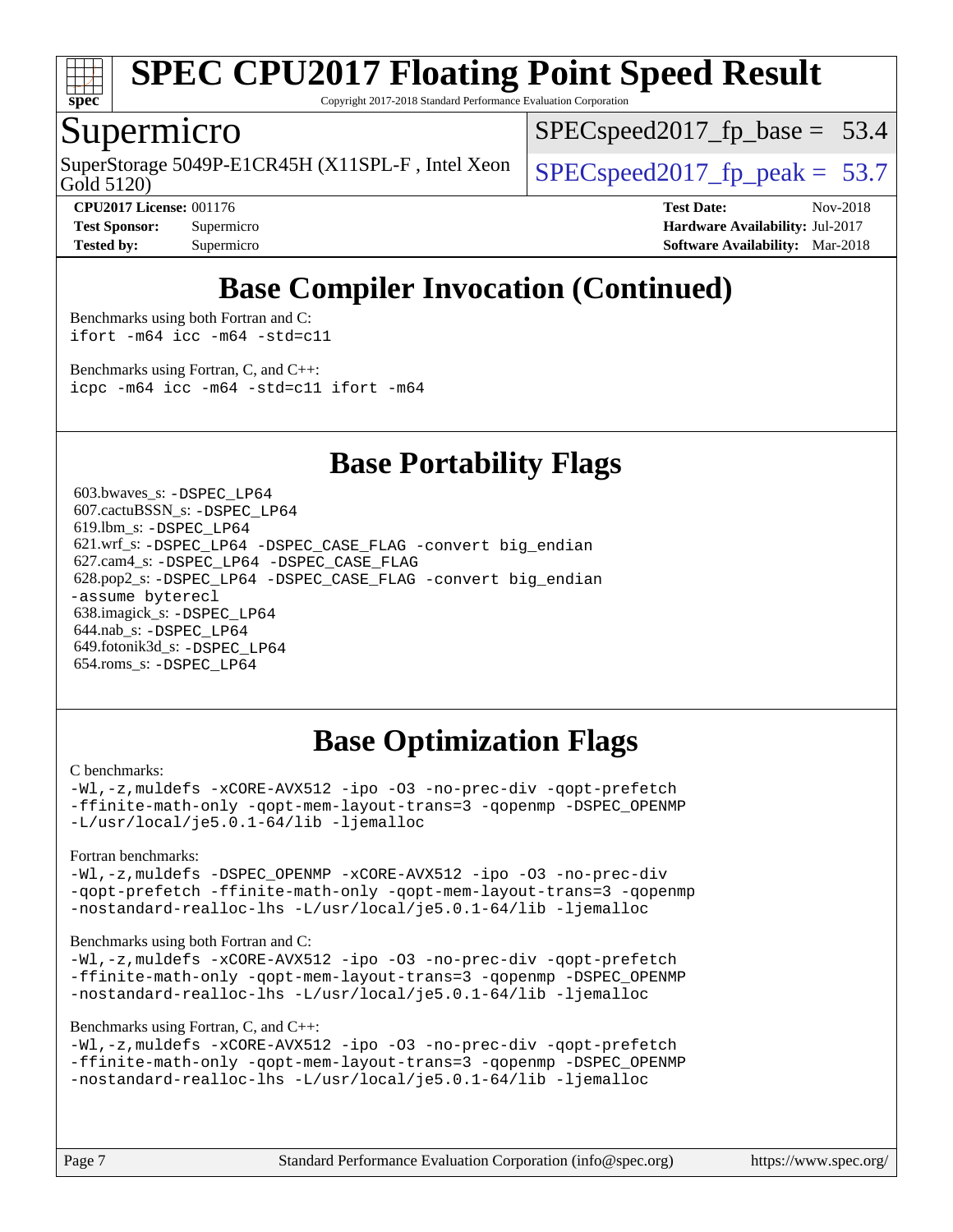

Copyright 2017-2018 Standard Performance Evaluation Corporation

## Supermicro

Gold 5120) SuperStorage 5049P-E1CR45H (X11SPL-F, Intel Xeon  $\Big|$  [SPECspeed2017\\_fp\\_peak =](http://www.spec.org/auto/cpu2017/Docs/result-fields.html#SPECspeed2017fppeak) 53.7

 $SPECspeed2017_fp\_base = 53.4$ 

**[Tested by:](http://www.spec.org/auto/cpu2017/Docs/result-fields.html#Testedby)** Supermicro **[Software Availability:](http://www.spec.org/auto/cpu2017/Docs/result-fields.html#SoftwareAvailability)** Mar-2018

**[CPU2017 License:](http://www.spec.org/auto/cpu2017/Docs/result-fields.html#CPU2017License)** 001176 **[Test Date:](http://www.spec.org/auto/cpu2017/Docs/result-fields.html#TestDate)** Nov-2018 **[Test Sponsor:](http://www.spec.org/auto/cpu2017/Docs/result-fields.html#TestSponsor)** Supermicro **[Hardware Availability:](http://www.spec.org/auto/cpu2017/Docs/result-fields.html#HardwareAvailability)** Jul-2017

## **[Peak Compiler Invocation](http://www.spec.org/auto/cpu2017/Docs/result-fields.html#PeakCompilerInvocation)**

[C benchmarks](http://www.spec.org/auto/cpu2017/Docs/result-fields.html#Cbenchmarks): [icc -m64 -std=c11](http://www.spec.org/cpu2017/results/res2018q4/cpu2017-20181127-09958.flags.html#user_CCpeak_intel_icc_64bit_c11_33ee0cdaae7deeeab2a9725423ba97205ce30f63b9926c2519791662299b76a0318f32ddfffdc46587804de3178b4f9328c46fa7c2b0cd779d7a61945c91cd35)

[Fortran benchmarks:](http://www.spec.org/auto/cpu2017/Docs/result-fields.html#Fortranbenchmarks) [ifort -m64](http://www.spec.org/cpu2017/results/res2018q4/cpu2017-20181127-09958.flags.html#user_FCpeak_intel_ifort_64bit_24f2bb282fbaeffd6157abe4f878425411749daecae9a33200eee2bee2fe76f3b89351d69a8130dd5949958ce389cf37ff59a95e7a40d588e8d3a57e0c3fd751)

[Benchmarks using both Fortran and C](http://www.spec.org/auto/cpu2017/Docs/result-fields.html#BenchmarksusingbothFortranandC): [ifort -m64](http://www.spec.org/cpu2017/results/res2018q4/cpu2017-20181127-09958.flags.html#user_CC_FCpeak_intel_ifort_64bit_24f2bb282fbaeffd6157abe4f878425411749daecae9a33200eee2bee2fe76f3b89351d69a8130dd5949958ce389cf37ff59a95e7a40d588e8d3a57e0c3fd751) [icc -m64 -std=c11](http://www.spec.org/cpu2017/results/res2018q4/cpu2017-20181127-09958.flags.html#user_CC_FCpeak_intel_icc_64bit_c11_33ee0cdaae7deeeab2a9725423ba97205ce30f63b9926c2519791662299b76a0318f32ddfffdc46587804de3178b4f9328c46fa7c2b0cd779d7a61945c91cd35)

[Benchmarks using Fortran, C, and C++](http://www.spec.org/auto/cpu2017/Docs/result-fields.html#BenchmarksusingFortranCandCXX): [icpc -m64](http://www.spec.org/cpu2017/results/res2018q4/cpu2017-20181127-09958.flags.html#user_CC_CXX_FCpeak_intel_icpc_64bit_4ecb2543ae3f1412ef961e0650ca070fec7b7afdcd6ed48761b84423119d1bf6bdf5cad15b44d48e7256388bc77273b966e5eb805aefd121eb22e9299b2ec9d9) [icc -m64 -std=c11](http://www.spec.org/cpu2017/results/res2018q4/cpu2017-20181127-09958.flags.html#user_CC_CXX_FCpeak_intel_icc_64bit_c11_33ee0cdaae7deeeab2a9725423ba97205ce30f63b9926c2519791662299b76a0318f32ddfffdc46587804de3178b4f9328c46fa7c2b0cd779d7a61945c91cd35) [ifort -m64](http://www.spec.org/cpu2017/results/res2018q4/cpu2017-20181127-09958.flags.html#user_CC_CXX_FCpeak_intel_ifort_64bit_24f2bb282fbaeffd6157abe4f878425411749daecae9a33200eee2bee2fe76f3b89351d69a8130dd5949958ce389cf37ff59a95e7a40d588e8d3a57e0c3fd751)

## **[Peak Portability Flags](http://www.spec.org/auto/cpu2017/Docs/result-fields.html#PeakPortabilityFlags)**

Same as Base Portability Flags

## **[Peak Optimization Flags](http://www.spec.org/auto/cpu2017/Docs/result-fields.html#PeakOptimizationFlags)**

[C benchmarks](http://www.spec.org/auto/cpu2017/Docs/result-fields.html#Cbenchmarks):

619.lbm\_s: basepeak = yes

 638.imagick\_s: [-xCORE-AVX512](http://www.spec.org/cpu2017/results/res2018q4/cpu2017-20181127-09958.flags.html#user_peakCOPTIMIZE638_imagick_s_f-xCORE-AVX512) [-ipo](http://www.spec.org/cpu2017/results/res2018q4/cpu2017-20181127-09958.flags.html#user_peakCOPTIMIZE638_imagick_s_f-ipo) [-O3](http://www.spec.org/cpu2017/results/res2018q4/cpu2017-20181127-09958.flags.html#user_peakCOPTIMIZE638_imagick_s_f-O3) [-no-prec-div](http://www.spec.org/cpu2017/results/res2018q4/cpu2017-20181127-09958.flags.html#user_peakCOPTIMIZE638_imagick_s_f-no-prec-div) [-qopt-prefetch](http://www.spec.org/cpu2017/results/res2018q4/cpu2017-20181127-09958.flags.html#user_peakCOPTIMIZE638_imagick_s_f-qopt-prefetch) [-ffinite-math-only](http://www.spec.org/cpu2017/results/res2018q4/cpu2017-20181127-09958.flags.html#user_peakCOPTIMIZE638_imagick_s_f_finite_math_only_cb91587bd2077682c4b38af759c288ed7c732db004271a9512da14a4f8007909a5f1427ecbf1a0fb78ff2a814402c6114ac565ca162485bbcae155b5e4258871) [-qopt-mem-layout-trans=3](http://www.spec.org/cpu2017/results/res2018q4/cpu2017-20181127-09958.flags.html#user_peakCOPTIMIZE638_imagick_s_f-qopt-mem-layout-trans_de80db37974c74b1f0e20d883f0b675c88c3b01e9d123adea9b28688d64333345fb62bc4a798493513fdb68f60282f9a726aa07f478b2f7113531aecce732043) [-qopenmp](http://www.spec.org/cpu2017/results/res2018q4/cpu2017-20181127-09958.flags.html#user_peakCOPTIMIZE638_imagick_s_qopenmp_16be0c44f24f464004c6784a7acb94aca937f053568ce72f94b139a11c7c168634a55f6653758ddd83bcf7b8463e8028bb0b48b77bcddc6b78d5d95bb1df2967) [-DSPEC\\_OPENMP](http://www.spec.org/cpu2017/results/res2018q4/cpu2017-20181127-09958.flags.html#suite_peakCOPTIMIZE638_imagick_s_DSPEC_OPENMP)

 $644.nab$ <sub>S</sub>: basepeak = yes

[Fortran benchmarks](http://www.spec.org/auto/cpu2017/Docs/result-fields.html#Fortranbenchmarks):

 603.bwaves\_s: [-prof-gen](http://www.spec.org/cpu2017/results/res2018q4/cpu2017-20181127-09958.flags.html#user_peakPASS1_FFLAGSPASS1_LDFLAGS603_bwaves_s_prof_gen_5aa4926d6013ddb2a31985c654b3eb18169fc0c6952a63635c234f711e6e63dd76e94ad52365559451ec499a2cdb89e4dc58ba4c67ef54ca681ffbe1461d6b36)(pass 1) [-prof-use](http://www.spec.org/cpu2017/results/res2018q4/cpu2017-20181127-09958.flags.html#user_peakPASS2_FFLAGSPASS2_LDFLAGS603_bwaves_s_prof_use_1a21ceae95f36a2b53c25747139a6c16ca95bd9def2a207b4f0849963b97e94f5260e30a0c64f4bb623698870e679ca08317ef8150905d41bd88c6f78df73f19)(pass 2) [-DSPEC\\_SUPPRESS\\_OPENMP](http://www.spec.org/cpu2017/results/res2018q4/cpu2017-20181127-09958.flags.html#suite_peakPASS1_FOPTIMIZE603_bwaves_s_DSPEC_SUPPRESS_OPENMP) [-DSPEC\\_OPENMP](http://www.spec.org/cpu2017/results/res2018q4/cpu2017-20181127-09958.flags.html#suite_peakPASS2_FOPTIMIZE603_bwaves_s_DSPEC_OPENMP) [-O2](http://www.spec.org/cpu2017/results/res2018q4/cpu2017-20181127-09958.flags.html#user_peakPASS1_FOPTIMIZE603_bwaves_s_f-O2) [-xCORE-AVX512](http://www.spec.org/cpu2017/results/res2018q4/cpu2017-20181127-09958.flags.html#user_peakPASS2_FOPTIMIZE603_bwaves_s_f-xCORE-AVX512) [-qopt-prefetch](http://www.spec.org/cpu2017/results/res2018q4/cpu2017-20181127-09958.flags.html#user_peakPASS1_FOPTIMIZEPASS2_FOPTIMIZE603_bwaves_s_f-qopt-prefetch) [-ipo](http://www.spec.org/cpu2017/results/res2018q4/cpu2017-20181127-09958.flags.html#user_peakPASS2_FOPTIMIZE603_bwaves_s_f-ipo) [-O3](http://www.spec.org/cpu2017/results/res2018q4/cpu2017-20181127-09958.flags.html#user_peakPASS2_FOPTIMIZE603_bwaves_s_f-O3) [-ffinite-math-only](http://www.spec.org/cpu2017/results/res2018q4/cpu2017-20181127-09958.flags.html#user_peakPASS1_FOPTIMIZEPASS2_FOPTIMIZE603_bwaves_s_f_finite_math_only_cb91587bd2077682c4b38af759c288ed7c732db004271a9512da14a4f8007909a5f1427ecbf1a0fb78ff2a814402c6114ac565ca162485bbcae155b5e4258871) [-no-prec-div](http://www.spec.org/cpu2017/results/res2018q4/cpu2017-20181127-09958.flags.html#user_peakPASS2_FOPTIMIZE603_bwaves_s_f-no-prec-div) [-qopt-mem-layout-trans=3](http://www.spec.org/cpu2017/results/res2018q4/cpu2017-20181127-09958.flags.html#user_peakPASS1_FOPTIMIZEPASS2_FOPTIMIZE603_bwaves_s_f-qopt-mem-layout-trans_de80db37974c74b1f0e20d883f0b675c88c3b01e9d123adea9b28688d64333345fb62bc4a798493513fdb68f60282f9a726aa07f478b2f7113531aecce732043) [-qopenmp](http://www.spec.org/cpu2017/results/res2018q4/cpu2017-20181127-09958.flags.html#user_peakPASS2_FOPTIMIZE603_bwaves_s_qopenmp_16be0c44f24f464004c6784a7acb94aca937f053568ce72f94b139a11c7c168634a55f6653758ddd83bcf7b8463e8028bb0b48b77bcddc6b78d5d95bb1df2967) [-nostandard-realloc-lhs](http://www.spec.org/cpu2017/results/res2018q4/cpu2017-20181127-09958.flags.html#user_peakEXTRA_FOPTIMIZE603_bwaves_s_f_2003_std_realloc_82b4557e90729c0f113870c07e44d33d6f5a304b4f63d4c15d2d0f1fab99f5daaed73bdb9275d9ae411527f28b936061aa8b9c8f2d63842963b95c9dd6426b8a)

649.fotonik3d\_s: basepeak = yes

```
 654.roms_s: -DSPEC_OPENMP -xCORE-AVX512 -ipo -O3 -no-prec-div
-qopt-prefetch -ffinite-math-only -qopt-mem-layout-trans=3
-qopenmp -nostandard-realloc-lhs
```
**(Continued on next page)**